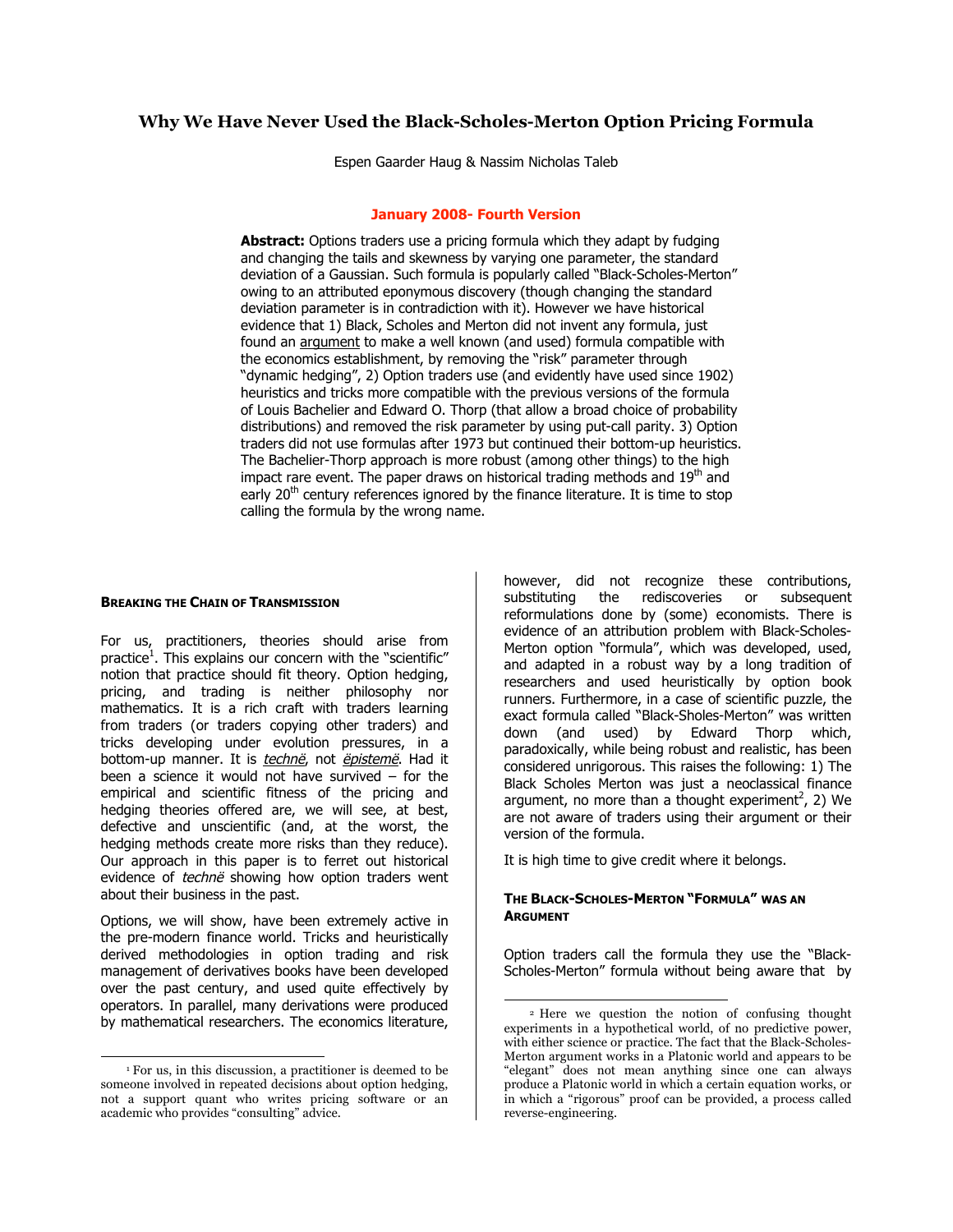some irony, of all the possible options formulas that have been produced in the past century, what is called the Black-Scholes-Merton "formula" (after Black and Scholes, 1973, and Merton, 1973) is the one the furthest away from what they are using. In fact of the formulas written down in a long history it is the only formula that is fragile to jumps and tail events.

First, something seems to have been lost in translation: Black and Scholes (1973) and Merton (1973) actually never came up with a new option formula, but only an theoretical economic *argument* built on a new way of "deriving", rather rederiving, an already existing –and well known –formula. The argument, we will see, is extremely fragile to assumptions. The foundations of option hedging and pricing were already far more firmly laid down before them. The Black-Scholes-Merton argument, simply, is that an option can be hedged using a certain methodology called "dynamic hedging" and then turned into a risk-free instrument, as the portfolio would no longer be stochastic. Indeed what Black, Scholes and Merton did was "marketing", finding a way to make a well-known formula palatable to the economics establishment of the time, little else, and in fact distorting its essence.

Such argument requires strange far-fetched assumptions: some liquidity at the level of transactions, knowledge of the probabilities of future events (in a neoclassical Arrow-Debreu style)<sup>3</sup>, and, more critically, a certain mathematical structure that requires "thintails", or mild randomness, on which, later. The entire argument is indeed, quite strange and rather inapplicable for someone clinically and observationdriven standing outside conventional neoclassical economics. Simply, the dynamic hedging argument is dangerous in practice as it subjects you to blowups; it makes no sense unless you are concerned with neoclassical economic theory. The Black-Scholes-Merton argument and equation flow a top-down general equilibrium theory, built upon the assumptions of operators working in full knowledge of the probability distribution of future outcomes –in addition to a collection of assumptions that, we will see, are highly invalid mathematically, the main one being the ability to cut the risks using continuous trading which only works in the very narrowly special case of thin-tailed distributions. But it is not just these flaws that make it inapplicable: option traders do not "buy theories", particularly speculative general equilibrium ones, which they find too risky for them and extremely lacking in

standards of reliability. A normative theory is, simply, not good for decision-making under uncertainty (particularly if it is in chronic disagreement with empirical evidence). People may take decisions based on speculative theories, but avoid the fragility of theories in running their risks.

Yet professional traders, including the authors (and, alas, the Swedish Academy of Science) have operated under the illusion that it was the Black-Scholes-Merton "formula" they actually used –we were told so. This myth has been progressively reinforced in the literature and in business schools, as the original sources have been lost or frowned upon as "anecdotal" (Merton, 1992).



Figure 1 The typical "risk reduction" performed by the Black-Scholes-Merton argument. These are the variations of a dynamically hedged portfolio. BSM indeed "smoothes" out risks but exposes the operator to massive tail events – reminiscent of such blowups as LTCM. Other option formulas are robust to the rare event and make no such claims.

This discussion will present our real-world, ecological understanding of option pricing and hedging based on what option traders actually do and did for more than a hundred years.

This is a very general problem. As we said, option traders develop a chain of transmission of technë, like many professions. But the problem is that the "chain" is often broken as universities do not store the acquired skills by operators. Effectively plenty of robust heuristically derived implementations have been developed over the years, but the economics establishment has refused to quote them or acknowledge them. This makes traders need to relearn matters periodically. Failure of dynamic hedging in 1987, by such firm as Leland O'Brien Rubinstein, for instance, does not seem to appear in the academic literature published after the event<sup>4</sup> (Merton, 1992,

ł

<sup>3</sup> Of all the misplaced assumptions of Black Scholes that cause it to be a mere thought experiment, though an extremely elegant one, a flaw shared with modern portfolio theory, is the certain knowledge of future delivered variance for the random variable (or, equivalently, all the future probabilities). This is what makes it clash with practice –the rectification by the market fattening the tails is a negation of the Black-Scholes thought experiment.

<sup>-</sup><sup>4</sup> For instance –how mistakes never resurface into the consciousness, Mark Rubinstein was awarded in 1995 the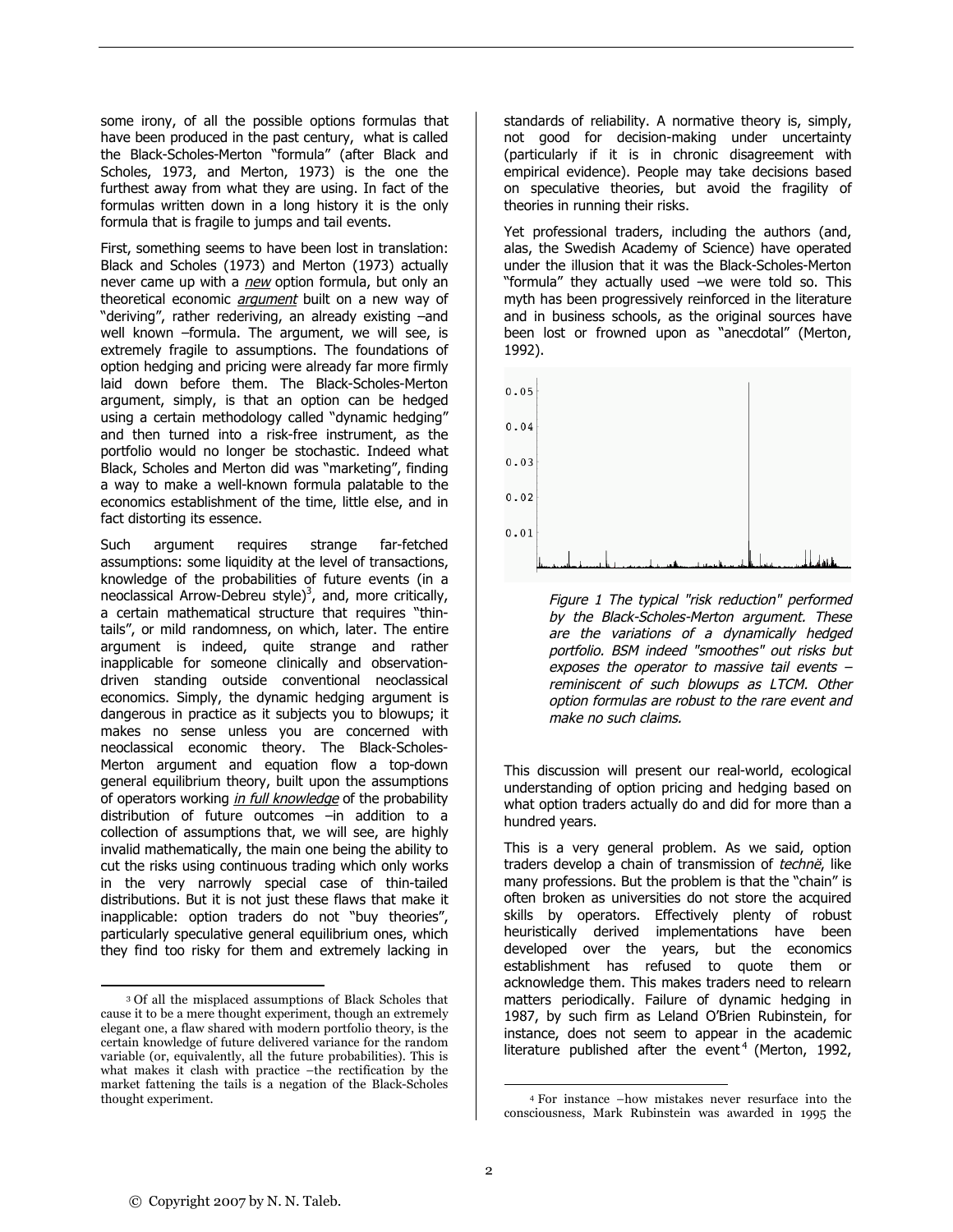Rubinstein, 1998, Ross, 2005); to the contrary dynamic hedging is held to be a standard operation<sup>5</sup>.

There are central elements of the real world that can escape them –academic research without feedback from practice (in a *practical* and applied field) can cause the diversions we witness between laboratory and ecological frameworks. This explains why some many finance academics have had the tendency to make smooth returns, then blow up using their own theories $6$ . We started the other way around, first by years of option trading doing million of hedges and thousands of option trades. This in combination with investigating the forgotten and ignored ancient knowledge in option pricing and trading we will explain some common myths about option pricing and hedging.

There are indeed two myths:

- That we had to wait for the Black-Scholes-Merton options formula to trade the product, price options, and manage option books. In fact the introduction of the Black, Scholes and Merton argument increased our risks and set us back in risk management. More generally, it is a myth that traders rely on theories, even less a general equilibrium theory, to price options.
- That we "use" the Black-Scholes-Merton options "pricing formula". We, simply don't.

In our discussion of these myth we will focus on the bottom-up literature on option theory that has been hidden in the dark recesses of libraries. And that addresses only recorded matters –not the actual practice of option trading that has been lost.

### **MYTH 1: PEOPLE DID NOT PROPERLY "PRICE" OPTIONS BEFORE THE BLACK-SCHOLES-MERTON THEORY**

It is assumed that the Black-Scholes-Merton theory is what made it possible for option traders to calculate their delta hedge (against the underlying) and to price options. This argument is highly debatable, both historically and analytically.

Options were actively trading at least already in the 1600 as described by Joseph De La Vega –implying some form of *technë*, a heuristic method to price them

and deal with their exposure. De La Vega describes option trading in the Netherlands, indicating that operators had some expertise in option pricing and hedging. He diffusely points to the put-call parity, and his book was not even meant to teach people about the technicalities in option trading. Our insistence on the use of Put-Call parity is critical for the following reason: The Black-Scholes-Merton's claim to fame is removing the necessity of a risk-based drift from the underlying security –to make the trade "risk-neutral". But one does not need dynamic hedging for that: simple put call parity can suffice (Derman and Taleb, 2005), as we will discuss later. And it is this central removal of the "riskpremium" that apparently was behind the decision by the Nobel committee to grant Merton and Scholes the (then called) Bank of Sweden Prize in Honor of Alfred Nobel: "Black, Merton and Scholes made a vital contribution by showing that it is in fact not necessary to use any risk premium when valuing an option. This does not mean that the risk premium disappears; instead it is already included in the stock price. $17$  It is for having removed the effect of the drift on the value of the option, *using a thought experiment*, that their work was originally cited, something that was mechanically present by any form of trading and converting using far simpler techniques.

Options have a much richer history than shown in the conventional literature. Forward contracts seems to date all the way back to Mesopotamian clay tablets dating all the way back to 1750 B.C. Gelderblom and Jonker (2003) show that Amsterdam grain dealers had used options and forwards already in 1550.

In the late 1800 and the early 1900 there were active option markets in London and New York as well as in Paris and several other European exchanges. Markets it seems, were active and extremely sophisticated option markets in 1870. Kairys and Valerio (1997) discuss the market for equity options in USA in the 1870s, indirectly showing that traders were sophisticated enough to price for tail events<sup>8</sup>.

-

ł Financial Engineer of the Year award by the International Association of Financial Engineers. There was no mention of portfolio insurance and the failure of dynamic hedging.

<sup>6</sup> For a standard reaction to a rare event, see the following: "Wednesday is the type of day people will remember in quantland for a very long time," said Mr. Rothman, a University of Chicago Ph.D. who ran a quantitative fund before joining Lehman Brothers. "Events that models only predicted would happen once in 10,000 years happened every day for three days." One 'Quant' Sees Shakeout For the Ages -- '10,000 Years' By Kaja Whitehouse, August 11, 2007; Page B3.

<sup>&</sup>lt;sup>7</sup> see <u>www.Nobel.se</u>

<sup>8</sup> The historical description of the market is informative until Kairys and Valerio try to gauge whether options in the 1870s were underpriced or overpriced (using Black-Scholes-Merton style methods). There was one tail-event in this period, the great panic of September 1873. Kairys and Valerio find that holding puts was profitable, but deem that the market panic was just a one-time event :

<sup>&</sup>quot;However, the put contracts benefit from the "financial panic" that hit the market in September, 1873. Viewing this as a "one-time" event, we repeat the analysis for puts excluding any unexpired contracts written before the stock market panic."

Using references to the economic literature that also conclude that options in general were overpriced in the 1950s 1960s and 1970s they conclude: "Our analysis shows that option contracts were generally overpriced and were unattractive for retail investors to purchase". They add: "Empirically we find that both put and call options were regularly overpriced relative to a theoretical valuation model."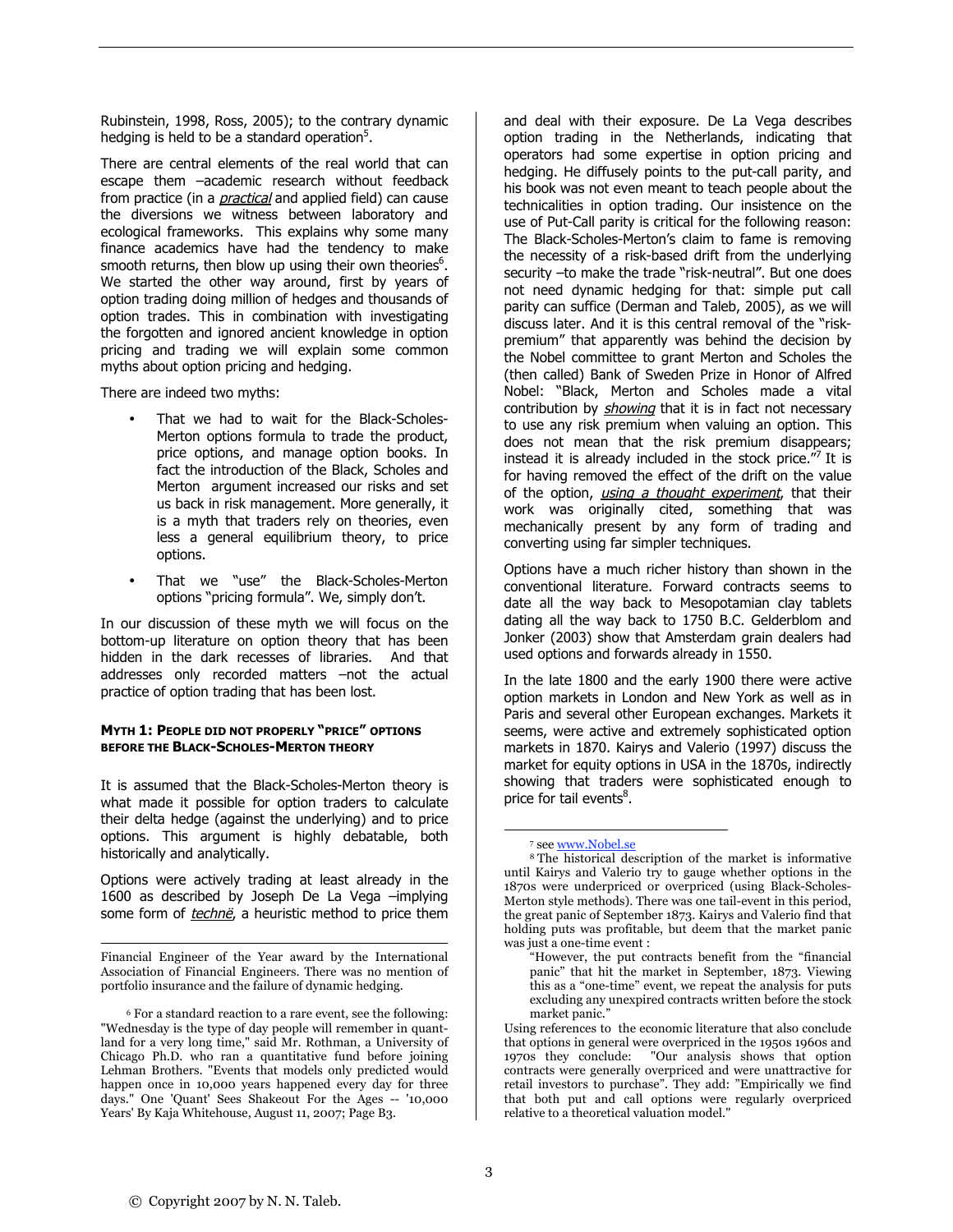There was even active option arbitrage trading taking place between some of these markets. There is a long list of missing treatises on option trading: we traced at least ten German treatises on options written between the late 1800s and the hyperinflation episode $9$ .

One informative extant source, Nelson (1904), speaks volumes: An option trader and arbitrageur, S.A. Nelson published a book "The A B C of Options and Arbitrage" based on his observations around the turn o the twentieth century. According to Nelson (1904) up to 500 messages per hour and typically 2000 to 3000 messages per day where sent between the London and the New York market through the cable companies. Each message was transmitted over the wire system in less than a minute. In a heuristic method that was repeated in *Dynamic Hedging* by one of the authors, (Taleb,1997), Nelson, describe in a theory-free way many rigorously clinical aspects of his arbitrage business: the cost of shipping shares, the cost of insuring shares, interest expenses, the possibilities to switch shares directly between someone being long securities in New York and short in London and in this way saving shipping and insurance costs, as well as many more tricks etc.

The formal financial economics canon does not include historical sources from outside economics, a mechanism discussed in Taleb (2007a). The put-call parity was according to the formal option literature first fully described by Stoll (1969), but neither he not others in the field even mention Nelson. Not only was the putcall parity argument fully understood and described in detail by Nelson (1904), but he, in turn, makes frequent reference to Higgins (1902). Just as an example Nelson (1904) referring to Higgins (1902) writes:

> "It may be worthy of remark that 'calls' are more often dealt than 'puts' the reason probably being that the majority of 'punters' in stocks and shares are more inclined to look at the bright side of things,

These results are contradicted by the practitioner Nelson (1904): "…the majority of the great option dealers who have found by experience that it is the givers, and not the takers, of option money who have gained the advantage in the long run".

<sup>9</sup> Here is a partial list:

ł

Bielschowsky, R (1892): Ueber die rechtliche Natur der Prämiengeschäfte, Bresl. Genoss.-Buchdr

Granichstaedten-Czerva, R (1917): Die Prämiengeschäfte an der Wiener Börse, Frankfurt am Main

Holz, L. (1905) Die Prämiengeschäfte, Thesis (doctoral)-- Universität Rostock

Kitzing, C. (1925): Prämiengeschäfte : Vorprämien-, Rückprämien-, Stellagen- u. Nochgeschäfte ; Die solidesten Spekulationsgeschäfte mit Versicherg auf Kursverlust, Berlin

Leser, E, (1875): Zur Geschichte der Prämiengeschäfte

Szkolny, I. (1883): Theorie und praxis der prämiengeschäfte nach einer originalen methode dargestellt., Frankfurt am Main

Author Unknown (1925): Das Wesen der Prämiengeschäfte, Berlin : Eugen Bab & Co., Bankgeschäft

and therefore more often 'see' a rise than a fall in prices.

This special inclination to buy 'calls' and to leave the 'puts' severely alone does not, however, tend to make 'calls' dear and 'puts' cheap, for it can be shown that the adroit dealer in options can convert a 'put' into a 'call,' a 'call' into a 'put', a 'call o' more' into a 'put- and-call,' in fact any option into another, by dealing against it in the stock. We may therefore assume, with tolerable accuracy, that the 'call' of a stock at any moment costs the same as the 'put' of that stock, and half as much as the Put-and-Call."

The Put-and-Call was simply a put plus a call with the same strike and maturity, what we today would call a straddle. Nelson describes the put-call parity over many pages in full detail. Static market neutral delta hedging was also known at that time, in his book Nelson for example writes:

> "Sellers of options in London as a result of long experience, if they sell a Call, straightway buy half the stock against which the Call is sold; or if a Put is sold; they sell half the stock immediately."

We must interpret the value of this statement in the light that standard options in London at that time were issued at-the-money (as explicitly pointed out by Nelson); furthermore, all standard options in London were European style. In London in- or out-of-themoney options where only traded occasionally and where known as "fancy options". It is quite clear from this and the rest of Nelson's book that that the option dealers where well aware of the delta for at-the-money options was approximately 50%. As a matter of fact atthe-money options trading in London at that time were adjusted to be struck to be at-the-money forward, in order to make puts and calls of the same price. We know today know that options that are at-the-money forward and not have very long time to maturity have a delta very close to 50% (naturally minus 50% for puts). The options in London at that time typically had one month to maturity when issued.

Nelson also diffusely points to dynamic delta hedging, and that it worked better in theory than practice (see Haug, 2007). It is clearly from all the details described by Nelson that options in the early 1900 traded actively and that option traders at that time in no way felt helpless in either pricing or in hedging them.

Herbert Filer was another option trader that was involved in option trading from 1919 to the 1960s. Filler(1959) describes what must be consider a reasonable active option market in New York and Europe in the early 1920s and 1930s. Filer mention however that due to World War II there was no trading on the European Exchanges, for they were closed. Further, he mentions that London option trading did not resume before 1958. In the early 1900, option traders in London were considered to be the most sophisticated, according to Nelson. It could well be that World War II and the subsequent shutdown of option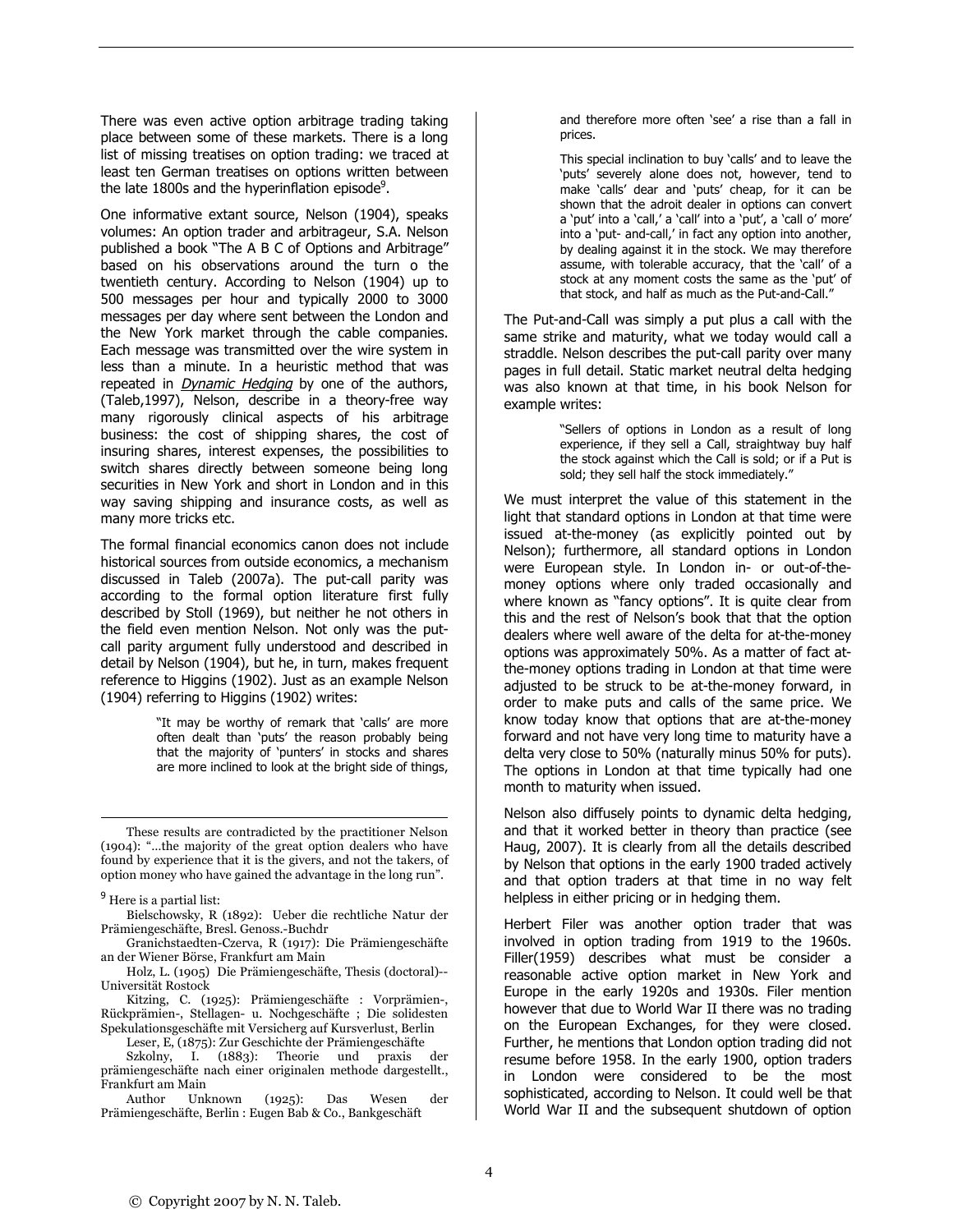trading for many years was the reason known robust arbitrage principles about options were forgotten and almost lost, to be partly re-discovered by finance professors such as Stoll (1969).

Earlier, in 1908, Vinzenz Bronzin published a book deriving several option pricing formulas, and a formula very similar to what today is known as the Black-Scholes-Merton formula. Bronzin based his risk-neutral option valuation on robust arbitrage principles such as the put-call parity and the link between the forward price and call and put options –in a way that was rediscovered by Derman and Taleb  $(2005)^{10}$ . Indeed, the put-call parity restriction is sufficient to remove the need to incorporate a future return in the underlying security –it forces the lining up of options to the forward price $^{11}$ .

Again, 1910 Henry Deutsch describes put-call parity but in less detail than Higgins and Nelson. In 1961 Reinach again described the put-call parity in quite some detail (another text typically ignored by academics). Traders at New York stock exchange specializing in using the put-call parity to convert puts into calls or calls into puts was at that time known as Converters. Reinach (1961):

> "Although I have no figures to substantiate my claim, I estimate that over 60 per cent of all Calls are made possible by the existence of Converters."

In other words the *converters* (dealers) who basically operated as market makers were able to operate and hedge most of their risk by "statically" hedging options with options. Reinach wrote that he was an option trader (Converter) and gave examples on how he and his colleagues tended to hedge and arbitrage options against options by taking advantage of options embedded in convertible bonds:

> "Writers and traders have figured out other procedures for making profits writing Puts &

ł

Calls. Most are too specialized for all but the seasoned professional. One such procedure is the ownership of a convertible bonds and then writing of Calls against the stock into which the bonds are convertible. If the stock is called converted and the stock is delivered."

Higgins, Nelson and Reinach all describe the great importance of the put-call parity and to hedge options with options. Option traders where in no way helpless in hedging or pricing before the Black-Scholes-Merton formula. Based on simple arbitrage principles they where able to hedge options more robustly than with Black- Scholes-Merton. As already mentioned static market-neutral delta hedging was described by Higgins and Nelson in 1902 and 1904. Also, W. D. Gann (1937) discusses market neutral delta hedging for at-themoney options, but in much less details than Nelson (1904). Gann also indicates some forms of auxiliary dynamic hedging.

Mills (1927) illustrates how jumps and fat tails were present in the literature in the pre-Modern Portfolio Theory days. He writes: "A distribution may depart widely from the Gaussian type because the influence of one or two extreme price change."

# Option Formulas and Delta Hedging

Which brings us to option pricing formulas. The first identifiable one was Bachelier (1900). Sprenkle (1962) extended Bacheliers work to assume lognormal rather than normal distributed asset price. It also avoids discounting (to no significant effect since many markets, particularly the U.S., option premia were paid at expiration).

James Boness (1964) also assumed a lognormal asset price. He derives a formula for the price of a call option that is actually identical to the Black-Scholes-Merton 1973 formula, but the way Black, Scholes and Merton derived their formula based on continuous dynamic delta hedging or alternatively based on CAPM they were able to get independent of the expected rate of return. It is in other words not the formula itself that is considered the great discovery done by Black, Scholes and Merton, but how they derived it. This is among several others also pointed out by Rubinstein (2006):

> "The real significance of the formula to the financial theory of investment lies not in itself, but rather in how it was derived. Ten years earlier the same formula had been derived by Case M. Sprenkle (1962) and A. James Boness (1964)."

Samuelson (1969) and Thorp (1969) published somewhat similar option pricing formulas to Boness and Sprenkle. Thorp (2007) claims that he actually had an identical formula to the Black-Scholes-Merton formula

<sup>10</sup> The argument Derman Taleb(2005) was present in Taleb (1997) but remained unnoticed.

<sup>11</sup> Ruffino and Treussard (2006) accept that one could have solved the risk-premium by happenstance, not realizing that put-call parity was so extensively used in history. But they find it insufficient. Indeed the argument may not be *sufficient* for someone who subsequently complicated the representation of the world with some implements of modern finance such as "stochastic discount rates" –while simplifying it at the same time to make it limited to the Gaussian and allowing dynamic hedging. They write that "the use of a non-stochastic discount rate common to both the call and the put options is inconsistent with modern equilibrium capital asset pricing theory." Given that we have never seen a practitioner use "stochastic discount rate", we, like our option trading predecessors, feel that put-call parity is sufficient & does the job.

The situation is akin to that of scientists lecturing birds on how to fly, and taking credit for their subsequent performance –except that here it would be lecturing them the wrong way.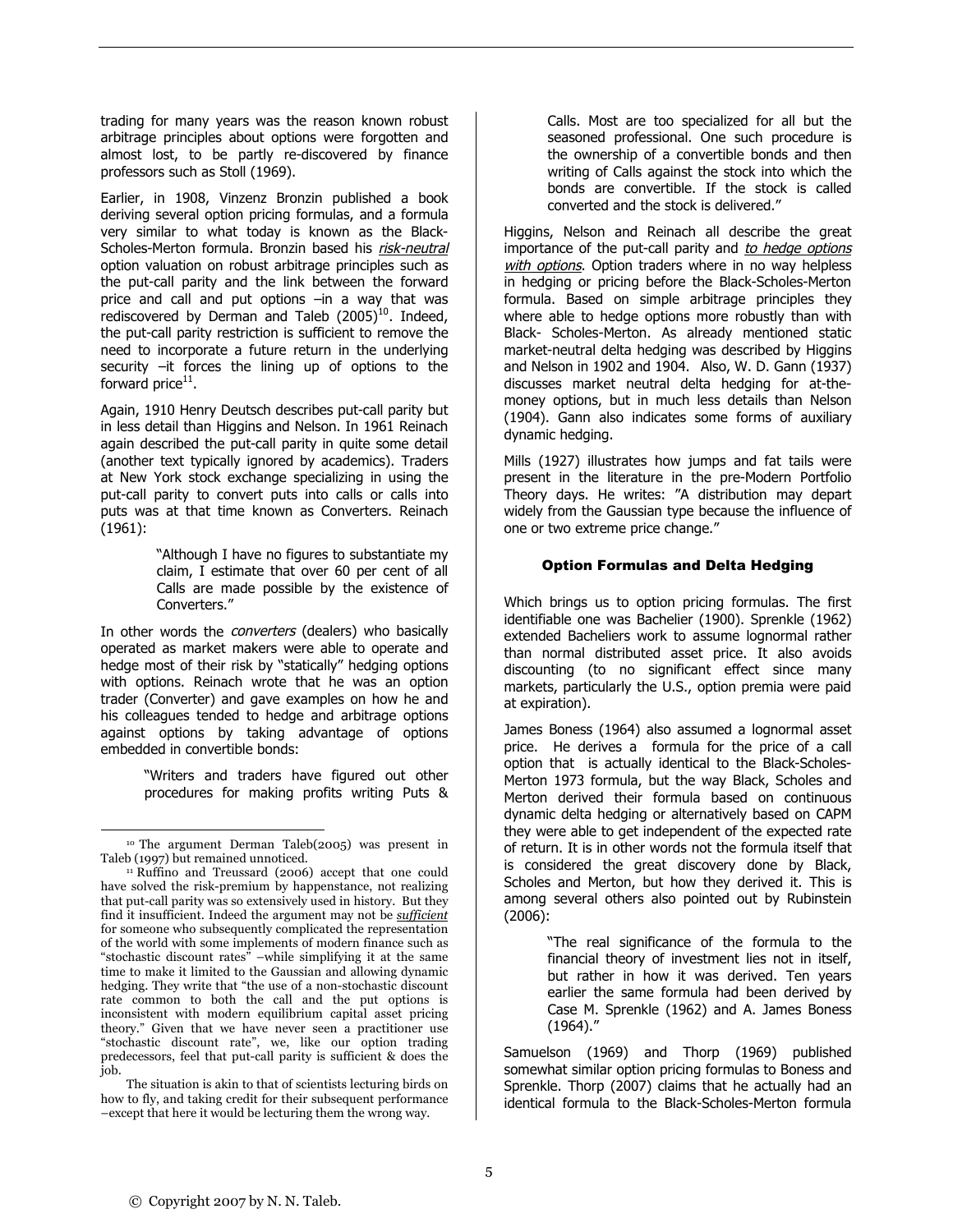programmed into his computer years before Black, Scholes and Merton published their theory.

Now, delta hedging. As already mentioned static market-neutral delta hedging was clearly described by Higgins and Nelson 1902 and 1904. Thorp and Kassouf (1967) presented market neutral static delta hedging in more details, not only for at-the-money options, but for options with any delta. In his 1969 paper Thorp is shortly describing market neutral static delta hedging, also briefly pointed in the direction of some dynamic delta hedging, not as a central pricing device, but a risk-management tool. Filer also points to dynamic hedging of options, but without showing much knowledge about how to calculate the delta. Another "ignored" and "forgotten" text is a book/booklet published in 1970 by Arnold Bernhard & Co. The authors are clearly aware of market neutral static delta hedging or what they name "balanced hedge" for any level in the strike or asset price. This book has multiple examples of how to buy warrants or convertible bonds and construct a market neutral delta hedge by shorting the right amount of common shares. Arnold Bernhard & Co also published deltas for a large number of warrants and convertible bonds that they distributed to investors on Wall Street.

Referring to Thorp and Kassouf (1967), Black, Scholes and Merton took the idea of delta hedging one step further, Black and Scholes (1973):

> "If the hedge is maintained continuously, then the approximations mentioned above become exact, and the return on the hedged position is completely independent of the change in the value of the stock. In fact, the return on the hedged position becomes certain. This was pointed out to us by Robert Merton."

This may be a brilliant mathematical idea, but option trading is not mathematical theory. It is not enough to have a theoretical idea so far removed from reality that is far from robust in practice. What is surprising is that the only principle option traders do not use and cannot use is the approach named after the formula, which is a point we discuss next.

## **MYTH 2: OPTION TRADERS TODAY "USE" THE BLACK-SCHOLES-MERTON FORMULA**

### Traders don't do "Valuation"

First, operationally, a price is not quite "valuation". Valuation requires a strong theoretical framework with its corresponding fragility to both assumptions and the structure of a model. For traders, a "price" produced to buy an option when one has no knowledge of the probability distribution of the future is not "valuation", but an expedient. Such price could change. Their beliefs do not enter such price. It can also be determined by his inventory.

This distinction is critical: traders are engineers, whether boundedly rational (or even non interested in any form of probabilistic rationality), they are not privy to informational transparency about the future states of the world and their probabilities. So they do not need a general theory to produce a price –merely the avoidance of Dutch-book style arbitrages against them, and the compatibility with some standard restriction: In addition to put-call parity, a call of a certain strike K cannot trade at a lower price than a call K+∆K (avoidance of negative call and put spreads), a call struck at K and a call struck at K+2 ∆K cannot be more expensive that twice the price of a call struck at K+∆K (negative butterflies), horizontal calendar spreads cannot be negative (when interest rates are low), and so forth. The degrees of freedom for traders are thus reduced: they need to abide by put-call parity and compatibility with other options in the market.

In that sense, traders do not perform "valuation" with some "pricing kernel" until the expiration of the security, but, rather, produce a price of an option compatible with other instruments in the markets, with a holding time that is stochastic. They do not need topdown "science".

### When do we value?

If you find traders operated solo, in a desert island, having for some to produce an option price and hold it to expiration, in a market in which the forward is absent, then some valuation would be necessary –but then their book would be minuscule. And this thought experiment is a distortion: people would not trade options unless they are in the business of trading options, in which case they would need to have a book with offsetting trades. For without offsetting trades, we doubt traders would be able to produce a position beyond a minimum (and negligible) size as dynamic hedging not possible. (Again we are not aware of many non-blownup option traders and institutions who have managed to operate in the vacuum of the Black Scholes-Merton argument). It is to the impossibility of such hedging that we turn next.

# On the Mathematical Impossibility of Dynamic Hedging

Finally, we discuss the severe flaw in the dynamic hedging concept. It assumes, nay, requires all moments of the probability distribution to exist $^{12}$ .

<sup>-</sup><sup>12</sup> Merton (1992) seemed to accept the inapplicability of dynamic hedging but he perhaps thought that these ills would be cured thanks to his prediction of the financial world "spiraling towards dynamic completeness". Fifteen years later, we have, if anything, spiraled *away* from it.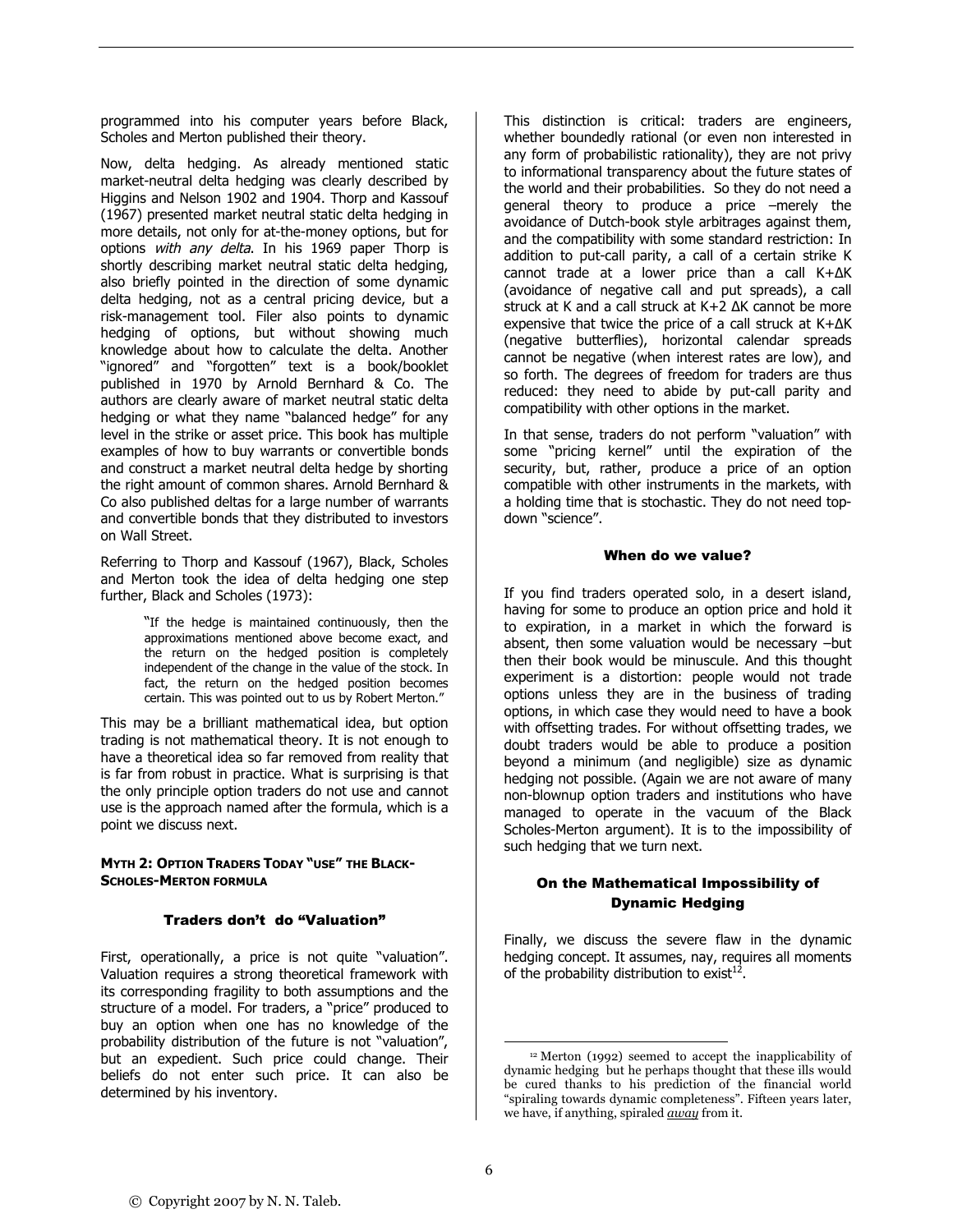Assume that the distribution of returns has a scale-free or fractal property that we can simplify as follows: for x large enough, (i.e. "in the tails"),  $P[X>n x]/P[X>x]$ depends on n, not on x. In financial securities, say, where X is a daily return, there is no reason for P[X>20%]/P[X>10%] to be different from P[X>15%]/P[X>7.5%]. This self-similarity at all scales generates power-law, or Paretian, tails, i.e., above a crossover point,  $P[X > x] = K x^{\alpha}$ . It happens, looking at millions of pieces of data, that such property holds in markets –all markets, baring sample error. For overwhelming empirical evidence, see Mandelbrot (1963), which predates Black-Scholes-Merton (1973) and the jump-diffusion of Merton (1976); see also Stanley et al. (2000), and Gabaix et al. (2003). The argument to assume the scale-free is as follows: the distribution might have thin tails at some point (say above some value of X). But we do not know where such point is –we are epistemologically in the dark as to where to put the boundary, which forces us to use infinity.

Some criticism of these "true fat-tails" accept that such property might apply for daily returns, but, owing to the Central Limit Theorem, the distribution is held to become Gaussian under aggregation for cases in which  $\alpha$  is deemed higher than 2. Such argument does not hold owing to the preasymptotics of scalable distributions: Bouchaud and Potters (2003) and Mandelbrot and Taleb (2007) argue that the presasymptotics of fractal distributions are such that the effect of the Central Limit Theorem are exceedingly slow in the tails –in fact irrelevant. Furthermore, there is sampling error as we have less data for longer periods, hence fewer tail episodes, which give an insample illusion of thinner tails. In addition, the point that aggregation thins out the tails does not hold for dynamic hedging –in which the operator depends necessarily on high frequency data and their statistical properties. So long as it is scale-free at the time period of dynamic hedge, higher moments become explosive, "infinite" to disallow the formation of a dynamically hedge portfolio. Simply a Taylor expansion is impossible as moments of higher order that 2 matter critically – one of the moments is going to be infinite.

The mechanics of dynamic hedging are as follows. Assume the risk-free interest rate of 0 with no loss of generality. The canonical Black-Scholes-Merton package consists in selling a call and purchasing shares of stock that provide a hedge against instantaneous moves in the security. Thus the portfolio  $\pi$  locally "hedged" against exposure to the first moment of the distribution is the following:

$$
\pi = -C + \frac{\partial C}{\partial S} S
$$

where C is the call price, and S the underlying security.

Take the discrete time change in the values of the portfolio

$$
\Delta \pi = -\Delta C + \frac{\partial C}{\partial S} \Delta S
$$

By expanding around the initial values of S, we have the changes in the portfolio in discrete time. Conventional option theory applies to the Gaussian in which all orders higher than  $\Delta S^2$  and disappears rapidly.

$$
\Delta \pi = -\frac{\partial C}{\partial t} \Delta t - \frac{1}{2} \frac{\partial^2 C}{\partial S^2} \Delta S^2 + O(\Delta S^3)
$$

Taking expectations on both sides, we can see here very strict requirements on moment finiteness: all moments need to converge. If we include another term, of order  $\Delta S^3$ , such term may be of significance in a probability distribution with significant cubic or quartic terms. Indeed, although the  $n^{\text{th}}$  derivative with respect to S can decline very sharply, for options that have a strike K away from the center of the distribution, it remains that the delivered higher orders of ∆S are rising disproportionately fast for that to carry a mitigating effect on the hedges.

So here we mean all moments--no approximation. The logic of the Black-Scholes-Merton so-called solution thanks to Ito's lemma was that the portfolio collapses into a deterministic payoff. But let us see how quickly or effectively this works in practice.

The Actual Replication process is as follows: The payoff of a call should be replicated with the following stream of dynamic hedges, the limit of which can be seen here, between t and T

$$
\lim_{\Delta t \to 0} \left( \sum_{i=1}^{n=\frac{T}{\Delta t}} \left. \frac{\partial C}{\partial S} \right|_{S=S_{t+i(i-1)\Delta t}, t=t+(i-1)\Delta t}, (S_{t+i\Delta t}-S_{t+(i-1)\Delta t}) \right)
$$

Such policy does not match the call value: the difference remains stochastic (while according to Black Scholes it should shrink). Unless one lives in a fantasy world in which such risk reduction is possible $^{13}$ .

Further, there is an inconsistency in the works of Merton making us confused as to what theory finds acceptable: in Merton (1976) he agrees that we can use Bachelier-style option derivation in the presence of jumps and discontinuities –no dynamic hedging– but only when the underlying stock price is uncorrelated to

j <sup>13</sup> We often hear the misplaced comparison to Newtonian mechanics. It supposedly provided a good approximation until we had relativity. The problem with the comparison is that the thin-tailed distributions are *not approximations* for fat-tailed ones: there is a deep qualitative difference.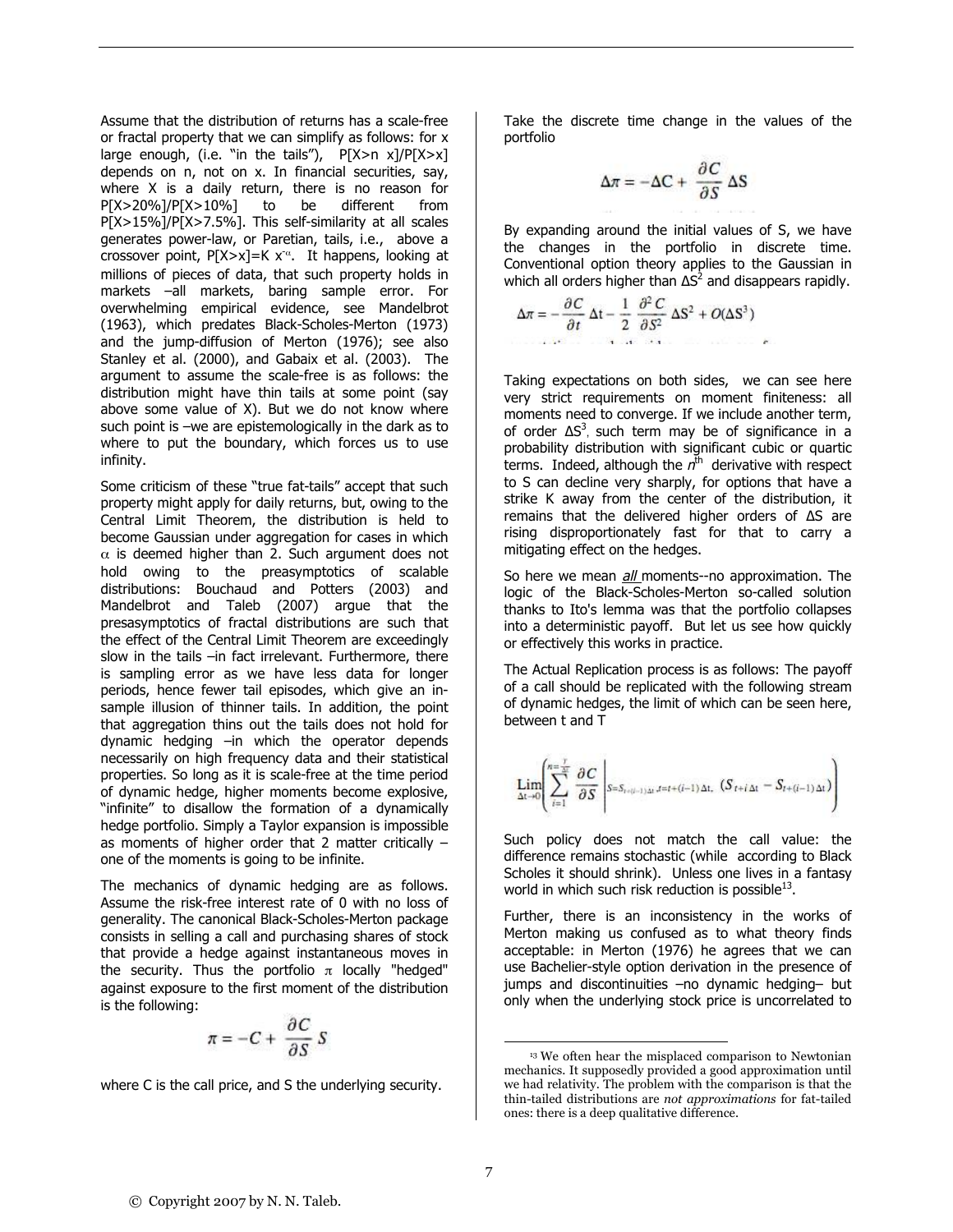the market. This seems to be an admission that dynamic hedging argument applies only to some securities: those that do not jump and are correlated to the market.



Figure 2 A 25% Gap in Ericsson, one of the Most Liquid Stocks in the World. Such move can dominate hundreds of weeks of dynamic hedging.

## The Robustness of the Gaussian

The success of the "formula" last developed by Thorp, and called "Black-Scholes-Merton" was due to a simple attribute of the Gaussian: you can express any probability distribution in terms of Gaussian, even if it has fat tails, by varying the standard deviation  $\sigma$  at the level of the density of the random variable. It does not mean that you are using a Gaussian, nor does it mean that the Gaussian is particularly parsimonious (since you have to attach a  $\sigma$  for every level of the price). It simply mean that the Gaussian can express anything you want if you add a function for the parameter  $\sigma$ , making it function of strike price and time to expiration.

This "volatility smile", i.e., varying one parameter to produce  $\sigma(K)$ , or "volatility surface", varying two parameter,  $\sigma(S,t)$  is effectively what was done in different ways by Dupire(1994, 2005) and Derman (1994,1998), see Gatheral(2006). They assume a volatility process not because there is necessarily such a thing –only as a method of fitting option prices to a Gaussian. Furthermore, although the Gaussian has finite second moment (and finite all higher moments as well), you can express a scalable with infinite variance using Gaussian "volatility surface". One strong constrain on the  $\sigma$  parameter is that it must be the same for a put and call with same strike (if both are Europeanstyle), and the drift should be that of the forward $^{14}$ .

Indeed, ironically, the volatility smile is inconsistent with the Black-Scholes-Merton theory. This has lead to hundreds if not thousands of papers trying extend (what was perceived to be) the Black-Scholes-Merton model to incorporate stochastic volatility and jumpdiffusion. Several of these researchers have been surprised that so few traders actually use stochastic

volatility models. It is not a model that says how the volatility smile should look like, or evolves over time; it is a hedging method that is robust and consistent with an arbitrage free volatility surface that evolves over time.

In other words, you can use a volatility surface as a map, not a territory. However it is foolish to justify Black-Scholes-Merton on grounds of its use: we repeat that the Gaussian bans the use of probability distributions that are not Gaussian –whereas nondynamic hedging derivations (Bachelier, Thorp) are not grounded in the Gaussian.

## Order Flow and Options

It is clear that option traders are not necessarily interested in probability distribution at expiration time – given that this is abstract, even metaphysical for them. In addition to the put-call parity constrains that according to evidence was fully developed already in 1904, we can hedge away inventory risk in options with other options. One very important implication of this method is that if you hedge options with options then option pricing will be largely demand and supply based<sup>15</sup>. This in strong contrast to the Black-Scholes-Merton (1973) theory that based on the idealized world of geometric Brownian motion with continuous-time delta hedging then demand and supply for options simply not should affect the price of options. If someone wants to buy more options the market makers can simply manufacture them by dynamic delta hedging that will be a perfect substitute for the option itself.

This raises a critical point: option traders do not "estimate" the odds of rare events by pricing out-ofthe-money options. They just respond to supply and demand. The notion of "implied probability distribution" is merely a Dutch-book compatibility type of proposition.

### Bachelier-Thorp

The argument often casually propounded attributing the success of option volume to the quality of the Black Scholes formula is rather weak. It is particularly weakened by the fact that options had been so successful at different time periods and places.

Furthermore, there is evidence that while both the Chicago Board Options Exchange and the Black-Scholes-Merton formula came about in 1973, the model was "rarely used by traders" before the 1980s (O'Connell, 2001). When one of the authors (Taleb) became a pit trader in 1992, almost two decades after Black-Scholes-Merton, he was surprised to find that many traders still priced options "sheets free", "pricing

j

ł <sup>14</sup> See Breeden and Litzenberberger (1978), Gatheral (2006). See also Bouchaud and Potters (2001) for hedging errors in the real world.

<sup>15</sup>See Gârleanu, Pedersen, and Poteshman (2006).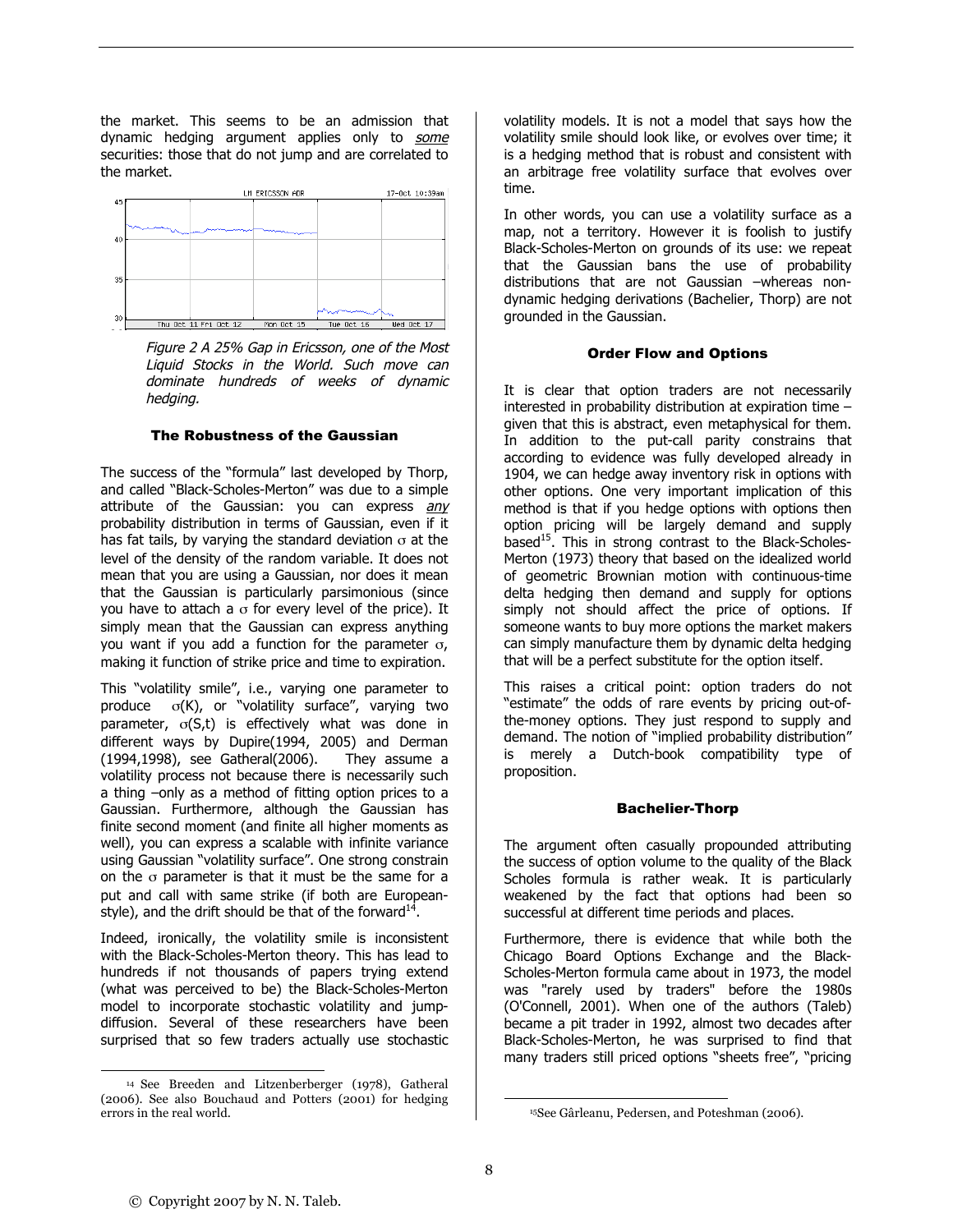off the butterfly", and "off the conversion", without recourse to any formula.

Even a book written in 1975 by a finance academic appears to credit Thorpe and Kassouf (1967) -- rather than Black-Scholes (1973), although the latter was present in its bibliography. Auster (1975):

> Sidney Fried wrote on warrant hedges before 1950, but it was not until 1967 that the book Beat the Market by Edward O. Thorp and Sheen T. Kassouf rigorously, but simply, explained the "short warrant/long common" hedge to a wide audience.

We conclude with the following remark. Sadly, all the equations, from the first (Bachelier), to the last pre-Black-Scholes-Merton (Thorp) accommodate a scalefree distribution. The notion of explicitly removing the expectation from the forward was present in Keynes (1924) and later by Blau (1944) –and long a Call short a put of the same strike equals a forward. These arbitrage relationships appeared to be well known in 1904.

One could easily attribute the explosion in option volume to the computer age and the ease of processing transactions, added to the long stretch of peaceful economic growth and absence of hyperinflation. From the evidence (once one removes the propaganda), the development of scholastic finance appears to be an epiphenomenon rather than a cause of option trading. Once again, lecturing birds how to fly does not allow one to take subsequent credit.

This is why we call the equation Bachelier-Thorp. We were using it all along and gave it the wrong name, after the wrong method and with attribution to the wrong persons. It does not mean that dynamic hedging is out of the question; it is just not a central part of the pricing paradigm. It led to the writing down of a certain stochastic process that may have its uses, some day, should markets "spiral towards dynamic completeness". But not in the present.

### **References**

Bachelier, L. (1900): Theory of speculation in: P. Cootner, ed., 1964, The random character of stock market prices, MIT Press, Cambridge, Mass.

Bernhard, A. (1970): More Profit and Less Risk: Convertible Securities and Warrants. Written and Edited by the Publisher and Editors of The Value Line Convertible Survey, Arnold Bernhard & Co., Inc

Black, F., and M. Scholes (1973): "The Pricing of Options and Corporate Liabilities," Journal of Political Economy, 81, 637–654.

Blau, G. (1944-1945): "Some Aspects of The Theory of Futures Trading," The Review of Economic Studies,

12(1).

Boness, A. (1964): "Elements of a Theory of Stock-Option Value," Journal of Political Economy, 72, 163– 175.

Bouchaud J.-P. and M. Potters (2003): Theory of Financial Risks and Derivatives Pricing, From Statistical Physics to Risk Management,  $2<sup>nd</sup>$  Ed., Cambridge University Press.

Bouchaud J.-P. and M. Potters (2001): "Welcome to a non-Black-Scholes world", Quantitative Finance, Volume 1, Number 5, May 01, 2001 , pp. 482-483(2)

Breeden, D., and R. Litzenberger (1978): Prices of state-contingent claims implicit in option prices, Journal of Business 51, 621–651.

Bronzin, V. (1908): Theorie der Prämiengeschäfte. Leipzig und Wien: Verlag Franz Deticke.

Cootner, P. H. (1964): The Random Character of Stock Market Prices. Cambridge, Massachusetts, The M.I.T. Press.

De La Vega, J. (1688): Confusión de Confusiones. Reprinted in the book: 'Extraordinary Popular Delusions and the Madness of Crowds & Confusión de Confusiones' edited by Martin S. Fridson, 1996, New York: Wiley Publishing.

Derman, Emanuel, and Iraj Kani (1994) "Riding on a smile", Risk 7, 32–39.

Derman, Emanuel (1998), Stochastic implied trees: Arbitrage pricing with stochastic term and strike structure of volatility, International Journal of Theoretical and Applied Finance 1, 61–110.

Derman, E., and N. Taleb (2005): "The Illusion of Dynamic Delta Replication," Quantitative Finance, 5(4), 323–326.

Dupire, Bruno (1994): Pricing with a smile, Risk 7, 18– 20.

Dupire, Bruno (1998): A new approach for understanding the. impact of volatility on option prices, Discussion paper Nikko Financial Products.

Dupire, Bruno (2005): Volatility derivatives modeling,

www.math.nyu.edu/ carrp/mfseminar/bruno.ppt.

Filer, H. 1959: Understanding Put and Call Option's, New York: Popular Library.

Gabaix, X. , P. Gopikrishnan, V.Plerou & H.E. Stanley,2003, A theory of power-law distributions in financial market fluctuations, Nature, 423, 267-270.

Gann, W. D. (1937) How to Make Profits in Puts and Calls.

Gârleanu, N., L. H. Pedersen, and Poteshman (2006): "Demand-Based Option Pricing". Working Paper: New